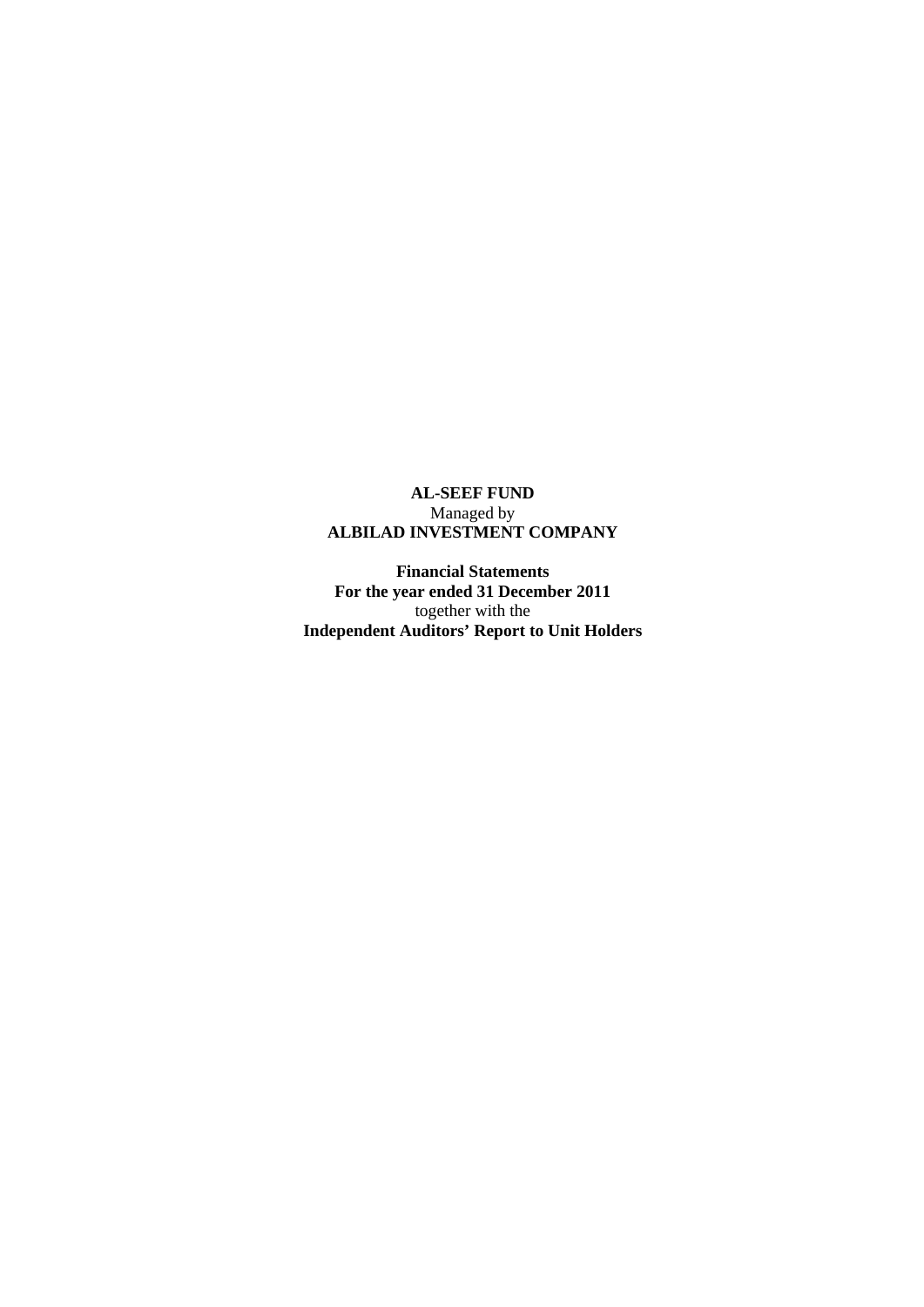

**KPMG AI Fozan & AI Sadhan KPMG Tower** Salahudeen Al Ayoubi Road P O Box 92876 **Rivadh 11663** Kingdom of Saudi Arabia

Telephone +966 1 8748500 Fax +966 1 8748600 Internet www.kpmg.com.sa

License No. 46/11/323 issued 11/3/1992

#### **INDEPENDENT AUDITORS' REPORT**

#### $To:$ The Unit holders **Al Seef Fund Rivadh Kingdom of Saudi Arabia**

We have audited the accompanying financial statements of Al Seef Fund ("the Fund") managed by AlBilad Investment Company (the "Fund Manager") which comprise the balance sheet as at 31 December 2011 and the related statements of income, cash flows and changes in net assets attributable to unit holders for the year then ended and the attached notes (1) through (10) which form an integral part of the financial statements.

#### Fund Manager's responsibility for the financial statements

The Fund Manager is responsible for the preparation and fair presentation of these financial statements in accordance with generally accepted accounting standards in the Kingdom of Saudi Arabia and for such internal control as the Fund Manager determines is necessary to enable the preparation of financial statements that are free from material misstatement, whether due to fraud or error. The Fund Manager has provided us with all the information and explanations that we require relating to our audit of these financial statements.

#### **Auditor's responsibility**

Our responsibility is to express an opinion on these financial statements based on our audit. We conducted our audit in accordance with generally accepted auditing standards in the Kingdom of Saudi Arabia. Those standards require that we comply with relevant ethical requirements and plan and perform the audit to obtain reasonable assurance whether the financial statements are free of material misstatement.

An audit involves performing procedures to obtain audit evidence about the amounts and disclosures in the financial statements. The procedures selected depend on our judgment, including the assessment of the risks of material misstatement of the financial statements, whether due to fraud or error. In making those risk assessments, we consider internal controls relevant to the Fund's preparation and fair presentation of the financial statements in order to design audit procedures that are appropriate in the circumstances, but not for the purpose of expressing an opinion on the effectiveness of the Fund's internal controls. An audit also includes evaluating the appropriateness of accounting policies used and the reasonableness of accounting estimates made by the Fund Manager, as well as evaluating the overall presentation of the financial statements.

We believe that the audit evidence we have obtained is sufficient and appropriate to provide a basis for our opinion.

KPMG Al Fozan & Al Sadhan, a partnership registered in Saudi Arabia and a<br>member firm of the KPMG network of independent member firms affiliated<br>with KPMG International Cooperative ("KPMG International"), a Swiss entity.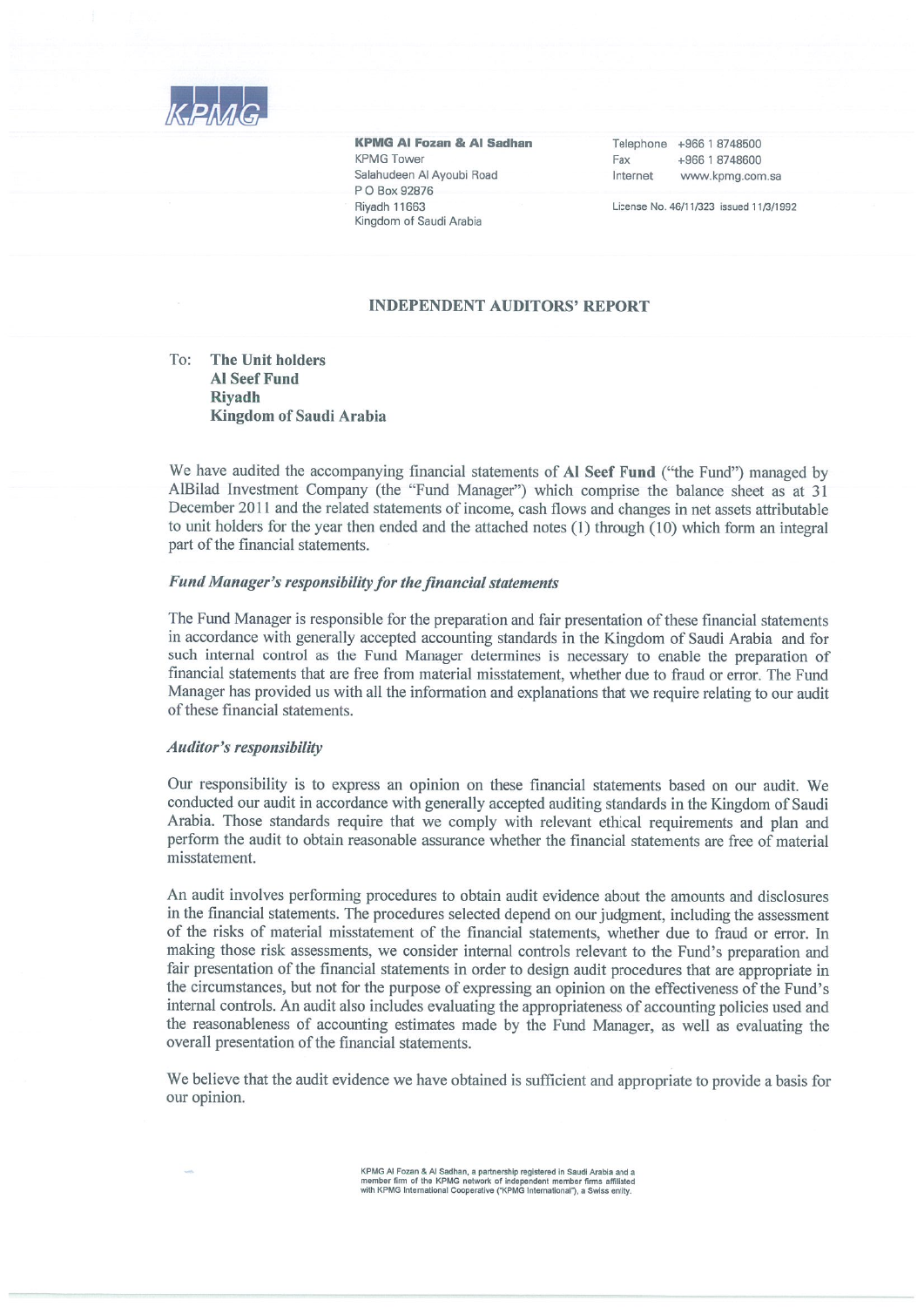

## **INDEPENDENT AUDITORS' REPORT (Continued)**

#### **Opinion**

In our opinion, the financial statements taken as a whole present fairly, in all material respects, the financial position of the Fund as at 31 December 2011 and the results of its operations and its cash flows and for the year then ended in accordance with generally accepted accounting standards in the Kingdom of Saudi Arabia appropriate to the circumstances of the Fund.

For KPMG Al Fozan & Al Sadhan

Tareq A. Al Sadhan License No.: 352

Date: 5 Jumada I 1433H Corresponding to: 28 March 2012

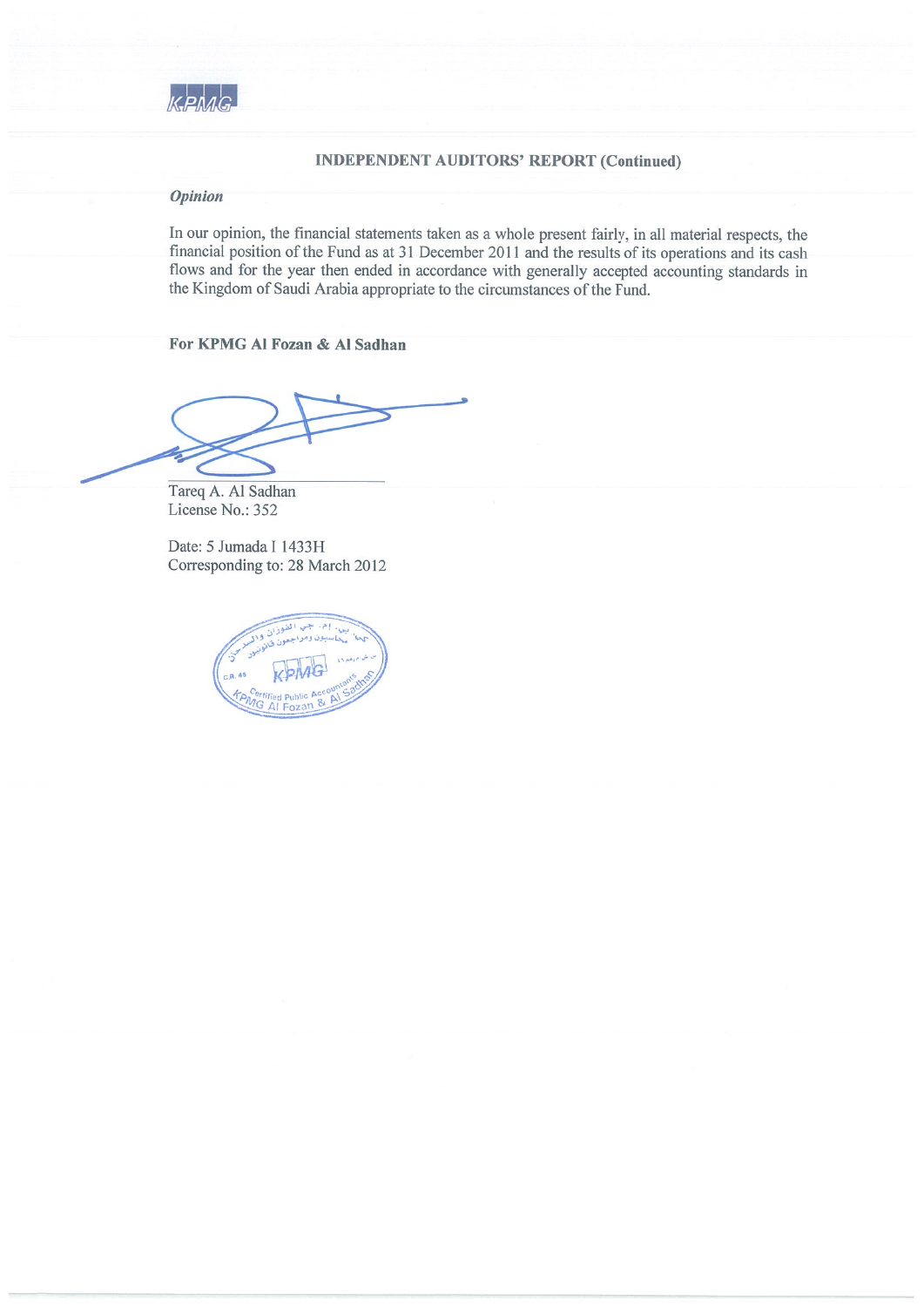# **AL-SEEF FUND MANAGED BY ALBILAD INVESTMENT COMPANY BALANCE SHEET**

As at 31 December *(Kuwaiti Dinars)* 

| <b>ASSETS</b>                               | <b>Note</b> | 2011      | 2010      |
|---------------------------------------------|-------------|-----------|-----------|
| Cash and cash equivalents                   |             | 30,291    |           |
| Investments held for trading                | 5           | 2,745,416 | 3,693,030 |
| <b>Total assets</b>                         |             | 2,775,707 | 3,693,030 |
| <b>LIABILITIES</b>                          |             |           |           |
| Bank overdraft                              |             |           | 20,810    |
| Accrued expenses                            |             | 5,131     | 20,291    |
| <b>Total liabilities</b>                    |             | 5,131     | 41,101    |
| Net assets attributable to unit holders     |             | 2,770,576 | 3,651,929 |
| Units in issue (numbers)                    |             | 5,567,726 | 6,427,173 |
| Net assets value - per unit (Kuwaiti Dinar) |             | 0.4976    | 0.5682    |

The accompanying notes 1 to 10 form an integral part of these financial statement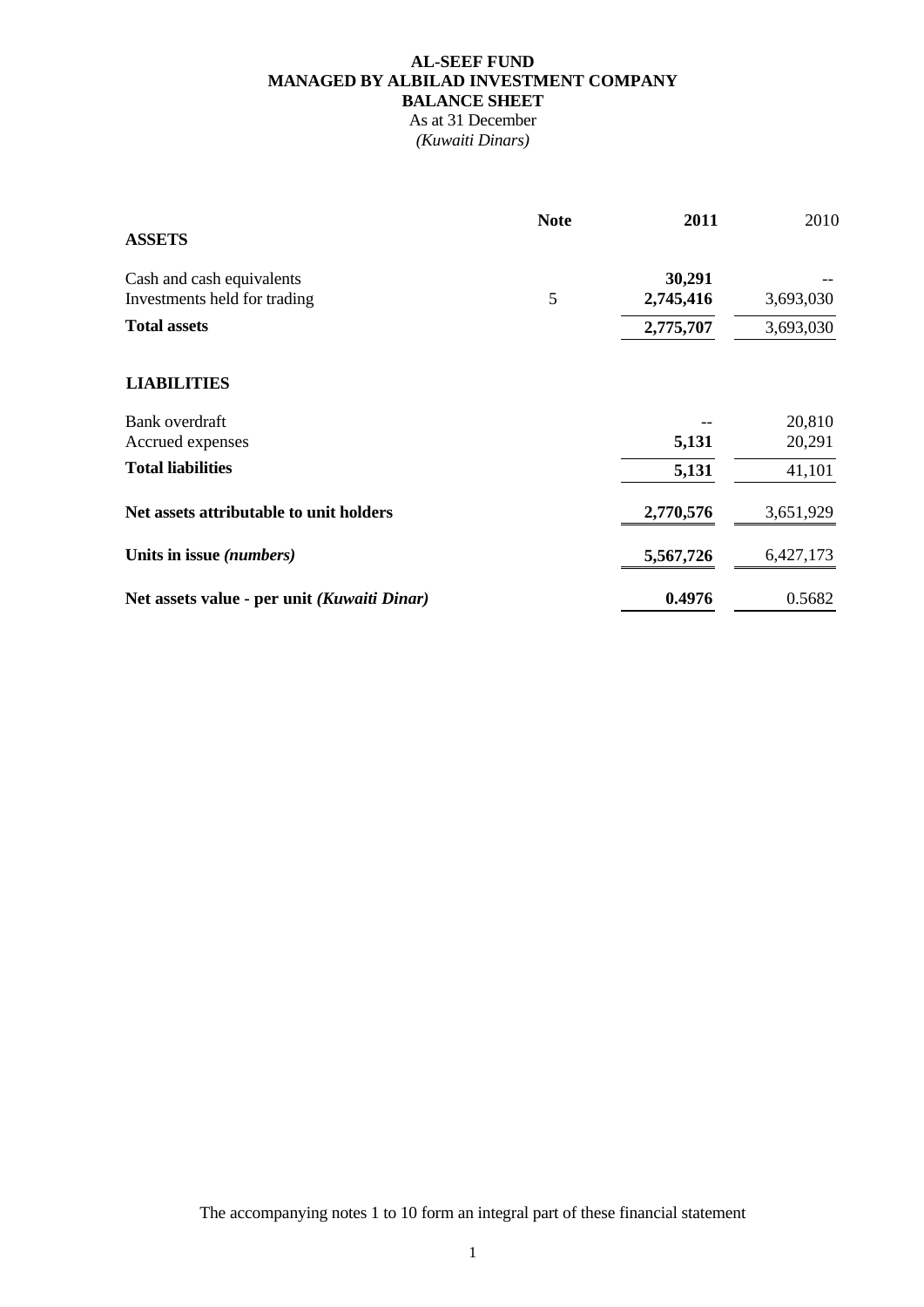## **AL-SEEF FUND MANAGED BY ALBILAD INVESTMENT COMPANY STATEMENT OF INCOME**

For the year ended 31 December *(Kuwaiti Dinar)* 

|                                | <b>Note</b> | 2011       | 2010       |
|--------------------------------|-------------|------------|------------|
| <b>INCOME</b>                  |             |            |            |
| Trading gain (loss)            |             |            |            |
| Realised loss on investments   |             | (479, 552) | (190, 351) |
| Unrealised gain on investments |             | 79,740     | 532,838    |
|                                |             | (399, 812) | 342,487    |
| <b>EXPENSES</b>                |             |            |            |
| Management fees                | 6           | 8,017      | 9,090      |
| Other expenses                 |             | 12,691     | 13,353     |
|                                |             | 20,708     | 22,443     |
| Net (loss) income for the year |             | (420, 520) | 320,044    |

The accompanying notes 1 to 10 form an integral part of these financial statements.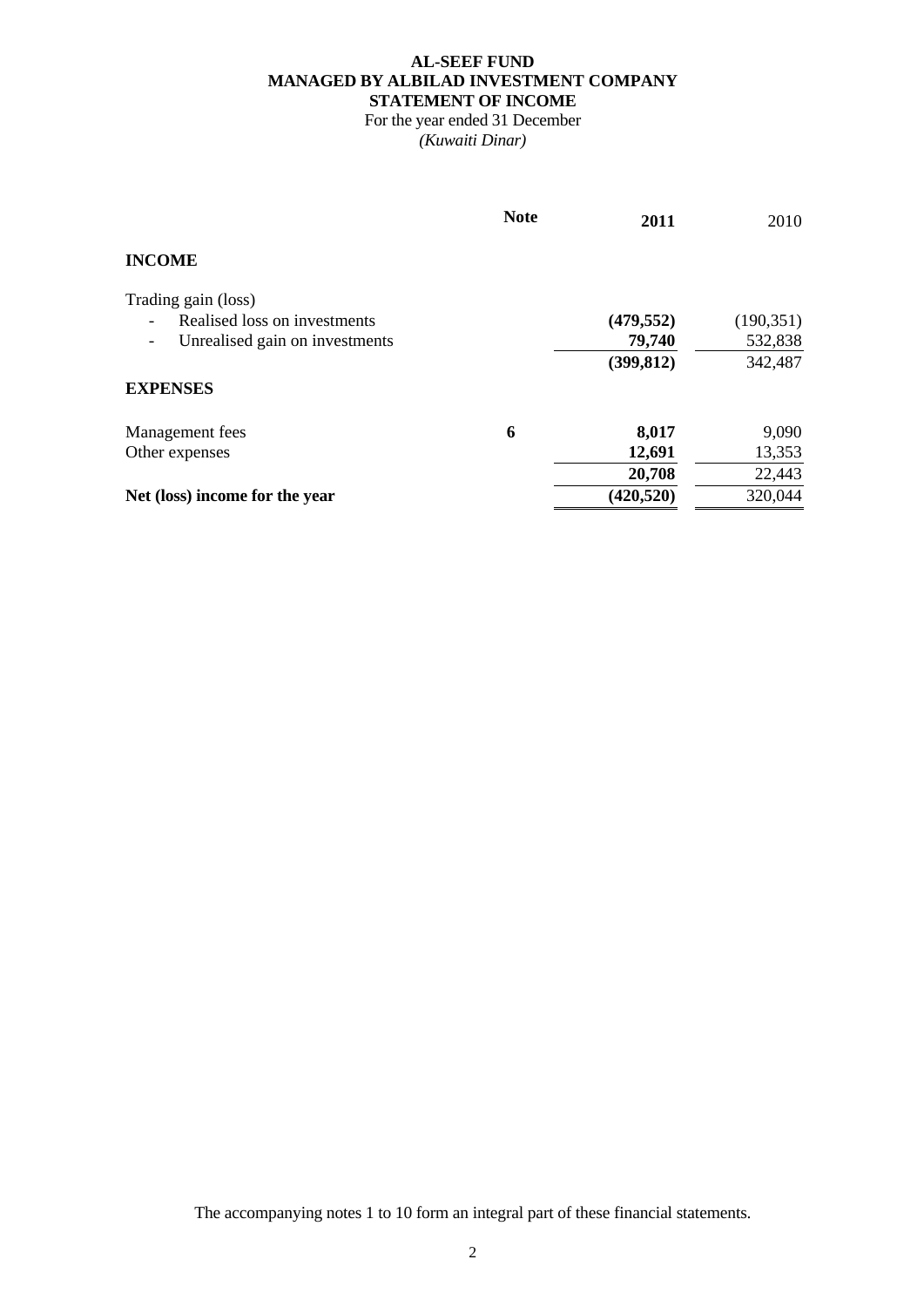# **AL-SEEF FUND MANAGED BY ALBILAD INVESTMENT COMPANY STATEMENT OF CASH FLOWS**

For the year ended 31 December  *(Kuwaiti Dinars)* 

| <b>CASH FLOWS FROM OPERATING ACTIVITIES</b>                                         | 2011       | 2010       |
|-------------------------------------------------------------------------------------|------------|------------|
|                                                                                     |            |            |
| Net (loss) income for the year                                                      | (420, 520) | 320,044    |
| Adjustment to reconcile net (loss) income to net cash from<br>operating activities: |            |            |
| Unrealised gain on investments                                                      | (79, 740)  | (532, 838) |
|                                                                                     | (500, 260) | (212,794)  |
| Changes in operating assets and liabilities:                                        |            |            |
| Investments held for trading                                                        | 1,027,354  | 451,573    |
| Accrued expenses                                                                    | (15,160)   | 10,856     |
| Net cash from operating activities                                                  | 511,934    | 249,635    |
| <b>CASH FLOWS FROM FINANCING ACTIVITIES</b>                                         |            |            |
| Proceeds from issuance of units                                                     | 10,226     | 9,825      |
| Payment towards units redeemed                                                      | (471, 059) | (280, 055) |
| Net cash used in financing activities                                               | (460, 833) | (270, 230) |
| Net increase (decrease) in cash and cash equivalents                                | 51,101     | (20, 595)  |
| Cash and cash equivalents at beginning of the year                                  | (20, 810)  | (215)      |
| Cash and cash equivalents at end of the year                                        | 30,291     | (20, 810)  |

The accompanying notes 1 to 10 form an integral part of these financial statements.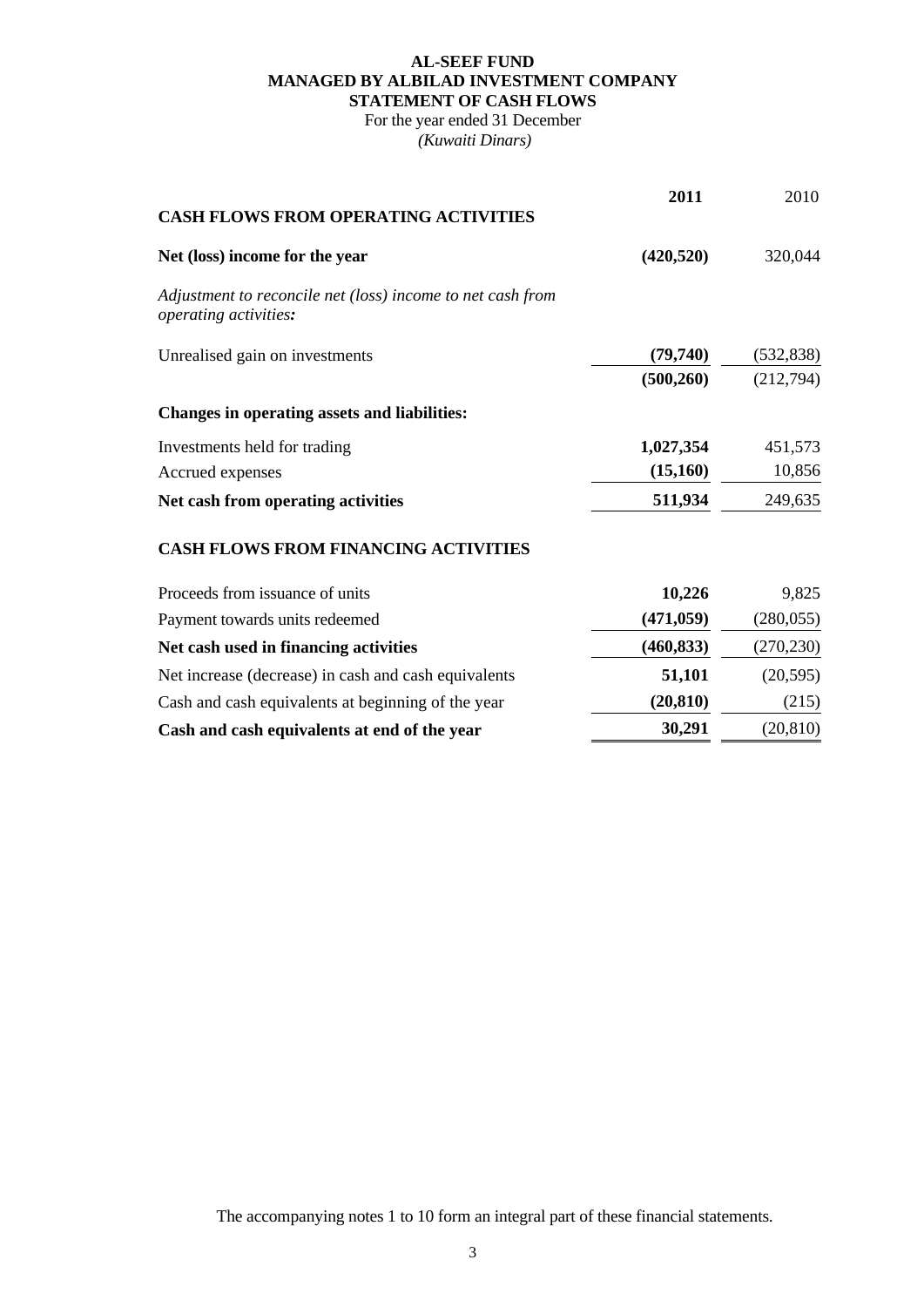## **AL-SEEF FUND MANAGED BY ALBILAD INVESTMENT COMPANY STATEMENT OF CHANGES IN NET ASSETS ATTRIBUTABLE TO UNIT HOLDERS**

# For the year ended 31 December

*(Kuwaiti Dinars)* 

|                                                | 2011       | 2010       |
|------------------------------------------------|------------|------------|
| Net assets value at beginning of the year      | 3,651,929  | 3,602,115  |
| Net (loss) income from operations for the year | (420, 520) | 320,044    |
| <b>Changes from unit transactions</b>          |            |            |
| Proceeds from issuance of units                | 10,226     | 9,825      |
| Payment towards units redeemed                 | (471, 059) | (280, 055) |
| Net change from unit transactions              | (460, 833) | (270, 230) |
| Net assets value at end of the year            | 2,770,576  | 3,651,929  |

# **UNIT TRANSACTIONS**

| Units at beginning of the year | 6,427,173  | 6,917,380  |  |
|--------------------------------|------------|------------|--|
| Units issued                   | 18,413     | 18,459     |  |
| Units redeemed                 | (877, 860) | (508, 666) |  |
| Net change in units            | (859, 447) | (490,207)  |  |
| Units at end of the year       | 5,567,726  | 6,427,173  |  |
|                                |            |            |  |

The accompanying notes 1 to 10 form an integral part of these financial statements.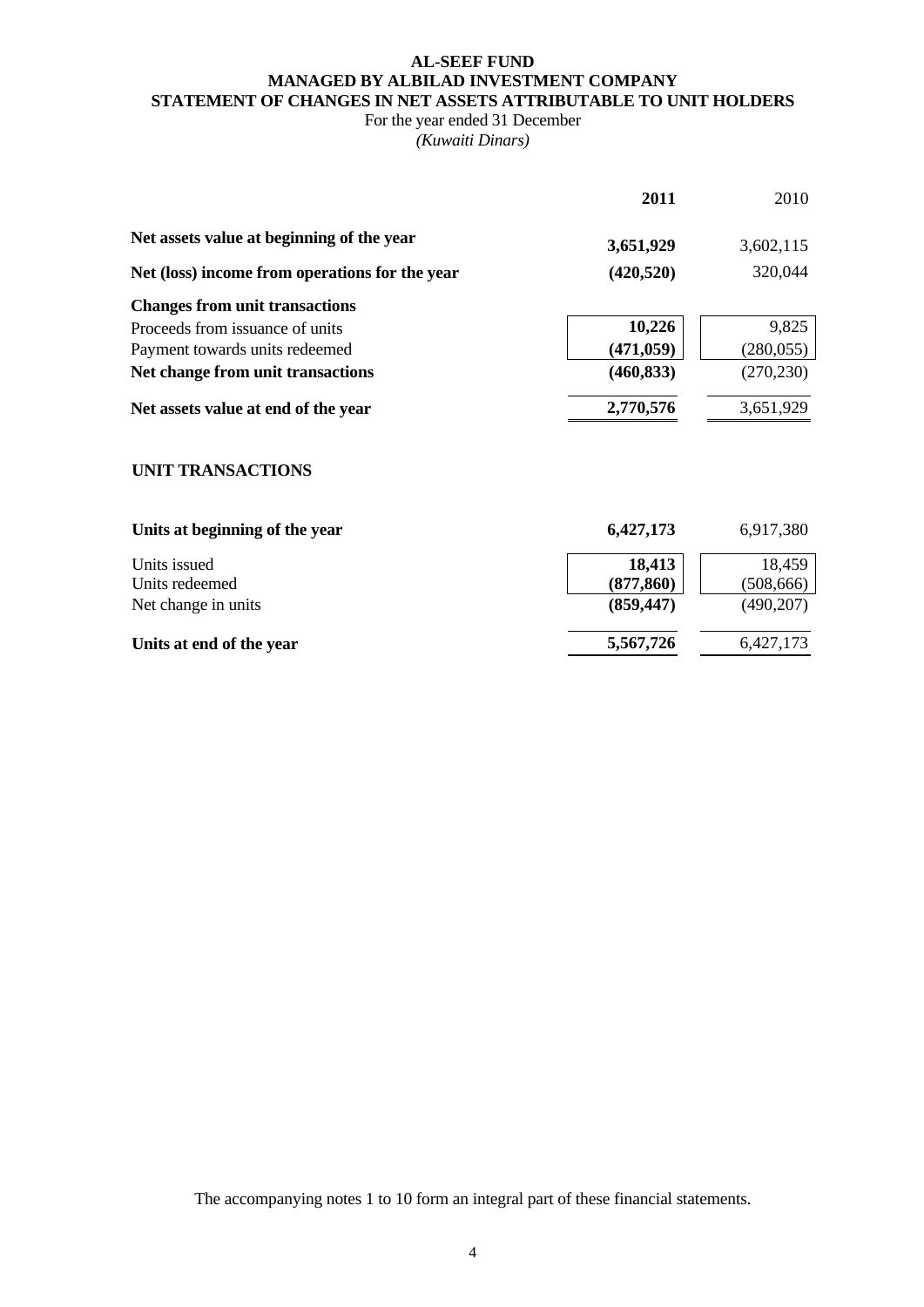For the year ended 31 December 2011

## **1. GENERAL**

Al Seef Fund is an open-ended investment fund established and managed by AlBilad Investment Company ("the Fund Manager") and licensed by the Saudi Arabian Monetary Agency (SAMA) through its letter number 15734/MZT dated 28 Shawaal 1426H (corresponding to 30 November 2005). The Fund commenced its operations on 1 January 2006.

The objective of the Fund is to achieve long term capital growth through investing in Sharia'h compliant equities listed in the Kuwaiti Stock Exchange with good track record. The Fund applies selection criteria in accordance with Sharia'h standards used by Global Islamic Index.

In dealing with the unit holders, the Fund Manager considers the Fund as an independent accounting unit. Accordingly, the Fund Manager prepares separate financial statements for the Fund. Furthermore, unit holders are considered to be owners of the assets of the Fund.

# **2. REGULATORY AUTHORITY**

The Fund is governed by the Investment Fund Regulations ("the Regulations") published by the Capital Market Authority (CMA) on 22 Dhul Hijja 1427H (corresponding to 12 January 2007) detailing requirements for all funds within the Kingdom of Saudi Arabia.

#### **3. BASIS OF PREPARATION**

#### *3.1 Statement of compliance*

These financial statements have been presented in accordance with the requirements of the accounting standard on financial reporting issued by the Saudi Organization of Certified Public Accountants (the "SOCPA") and the terms and conditions stipulated in the management agreement.

 These financial statements were authorized for issue by the Fund Board on 5 Jumada I 1433H corresponding to 28 March 2012.

#### *3.2 Basis of measurement*

These financial statements have been prepared under the historical cost convention, except for the measurement of investments held for trading at fair value, using the accrual basis of accounting and the going concern concept.

#### *3.3 Functional and presentation currency*

These financial statements have been presented in Kuwaiti Dinars, which is the functional currency of the Fund. All financial information presented in Kuwaiti Dinars has been rounded to the nearest Dinar.

#### *3.4 Use of estimates and judgment*

In the ordinary course of business, the preparation of financial statements requires the Fund Manager to make judgments, estimates and assumptions that affect the application of policies and reported amounts of assets, liabilities, income and expense. Actual results may differ from these estimates.

Estimates and underlying assumptions are reviewed on an ongoing basis. Revisions to accounting estimates are recognized in the period in which the estimates are revised.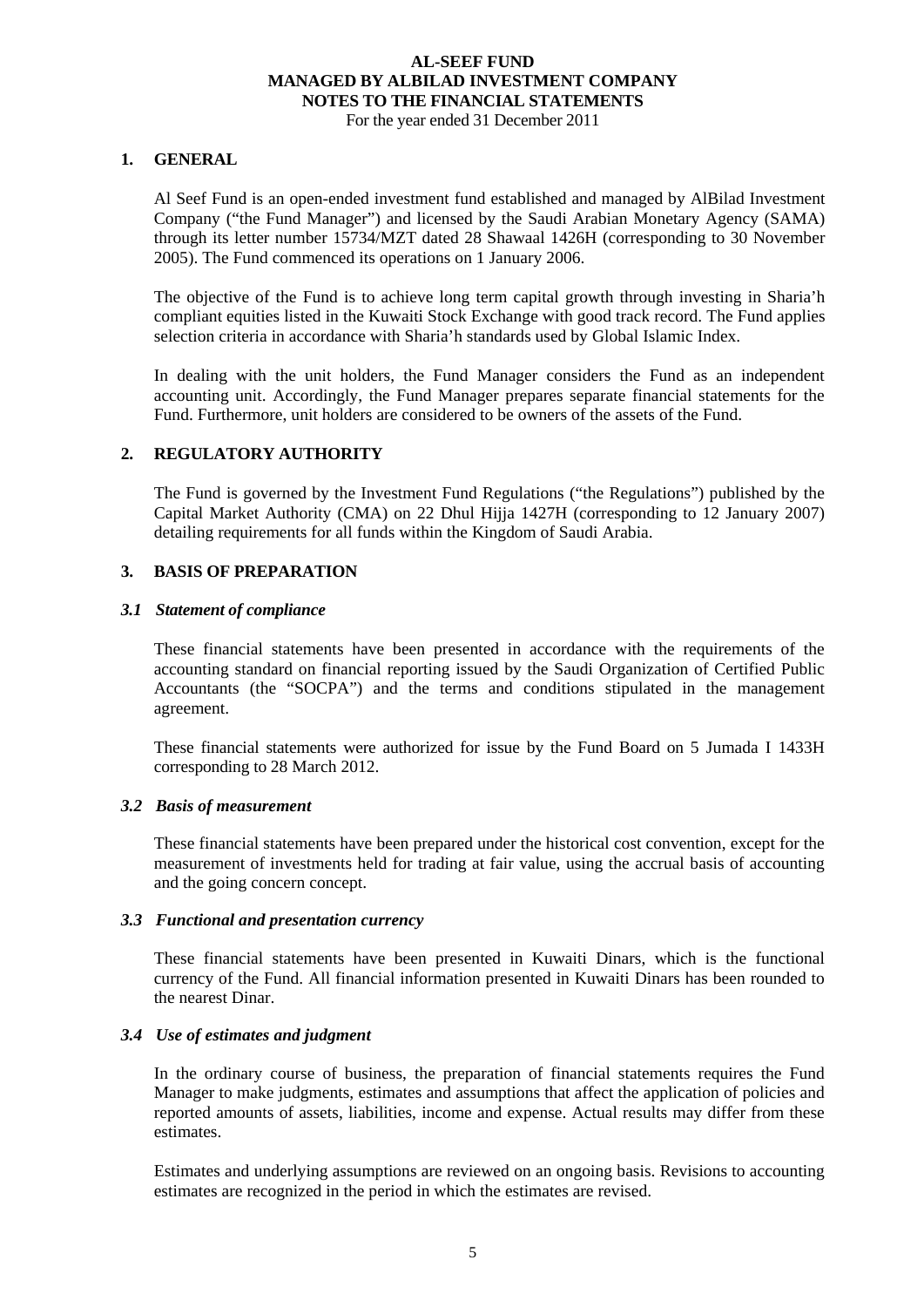For the year ended 31 December 2011

#### **4. SIGNIFICANT ACCOUNTING POLICIES**

The significant accounting policies used in the preparation of these financial statements are consistent with those used and disclosed in the previous year and are set out below:

#### *4.1 Investments held for trading*

Investments are classified as "held for trading" if they are purchased for the purpose of resale in the short term. Investment in mutual fund is initially recorded at cost which includes the purchase price plus all expenditures made by the Fund for the purpose of acquiring the securities. Subsequent to initial recognition, investments held for trading are measured at fair value and resulting gains or losses are recognised in the statement of income. Realised gains or losses at disposal and unrealised gains or losses are determined on average cost basis.

#### *4.2 Trade date accounting*

 All regular-way purchases and sales of financial assets are recognized and derecognized on the trade date, i.e. the date that the Fund commits to purchase or sell the assets. Regular-way purchases or sales of financial assets require delivery of those assets within the time frame generally established by regulation or convention in the market place.

 All other financial asset and liabilities (including assets and liabilities designated at fair value through income statement) are initially recognized on trade date at which the Fund becomes a party to the contractual provision of the instrument.

#### *4.3 Management fees and other expenses*

Management fees are payable at agreed rates to the Fund Manager. These charges are calculated on each valuation date at the agreed annual percentage of the Fund's net asset value.

The Fund Manager also recover expenses incurred on behalf of the Fund, such as regulatory and Sharia'h audits, legal, custody, brokerage, consultation services, data processing and other similar charges. Other expenses are recognized on an accrual basis.

#### *4.4 Provisions*

Provisions are recognized when the Fund has a present legal or constructive obligation a result of past events, it is probable that an outflow of resources will be required to settle the obligation and the amount can be reliably measured or estimated.

#### *4.5 Zakat and income tax*

Zakat / taxation is the obligation of the unit holders and is not provided for in these financial statements.

#### *4.6 Cash and cash equivalents*

Cash and cash equivalents comprise of balances held with a bank with an original maturity of less than ninety days.

## *4.7 Subscription and redemption of units*

Units subscribed and redeemed are recorded at the net asset value per unit on the valuation day for which the subscription request and redemption applications are received.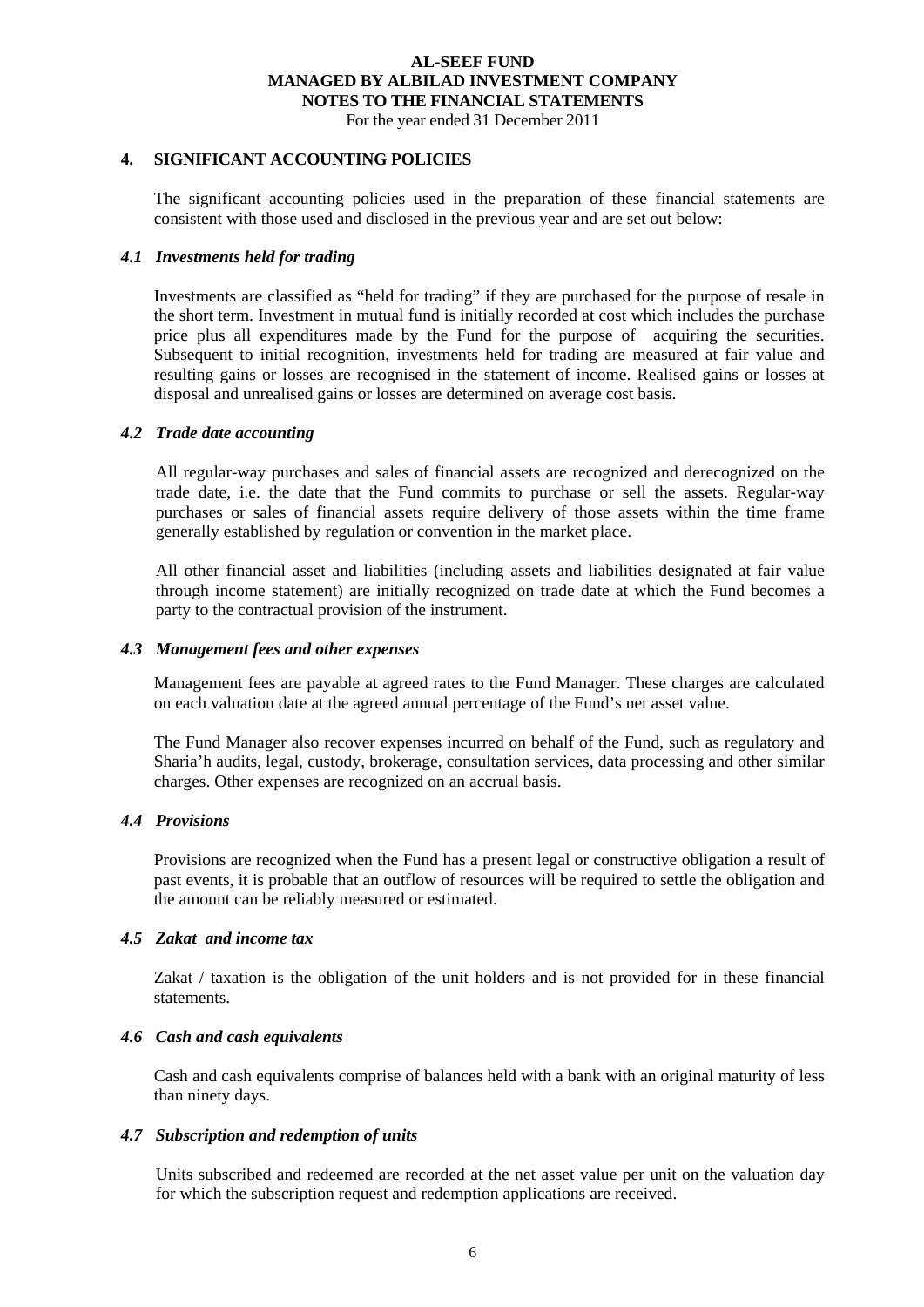For the year ended 31 December 2011 *(Kuwaiti Dinar)*

#### **4. SIGNIFICANT ACCOUNTING POLICIES (Continued)**

#### *4.8 Net asset value*

The net asset value per unit disclosed in the balance sheet is calculated by dividing the net assets of the Fund by the number of units in issue at the year-end.

## *4.9 Financial instruments*

Financial assets and liabilities are recognised at the time when the Fund becomes a party to the contractual provisions of the instrument. Any gain or loss on derecognition of financial assets and financial liabilities are taken directly to the statement of income.

#### **5. INVESTMENTS HELD FOR TRADING**

|                              | $%$ of<br>market value | <b>Units</b>             | <b>Market value</b>      |
|------------------------------|------------------------|--------------------------|--------------------------|
| 31 December 2011             |                        |                          |                          |
| Al Durra Islamic Fund        | 100                    | 2,523,968                | 2,745,416                |
| <b>Total investment</b>      | 100                    | 2,523,968                | 2,745,416                |
| 31 December 2010             |                        |                          |                          |
| Al Durra Islamic Fund        | 100                    | 2,997,589                | 3,693,030                |
| <b>Total investment</b>      | 100                    | 2,997,589                | 3,693,030                |
|                              |                        | 2011                     | 2010                     |
| Cost<br>Unrealised loss, net |                        | 5,474,865<br>(2,729,449) | 6,502,219<br>(2,809,189) |
|                              |                        | 2,745,416                | 3,693,030                |

#### **6. TRANSACTIONS WITH RELATED PARTIES**

The Fund Manager and Bank AlBilad (Parent Company of the Fund Manager) are related parties and entities related to Bank AlBilad.

In the ordinary course of its activities, the Fund transacts business with related parties. Related party transactions are governed by limits set by the regulations issued by CMA. All the related party transactions are approved by the Fund Manager.

The Fund pays a management fees calculated at an annual rate of 1.75% (2010: 1.75%) of the net asset value at each valuation date. Additionally, a subscription fees up to 3% (2010: 3%) of gross subscriptions is charged by the Fund Manager to cover administration costs and is netted off against proceeds from issuance of units.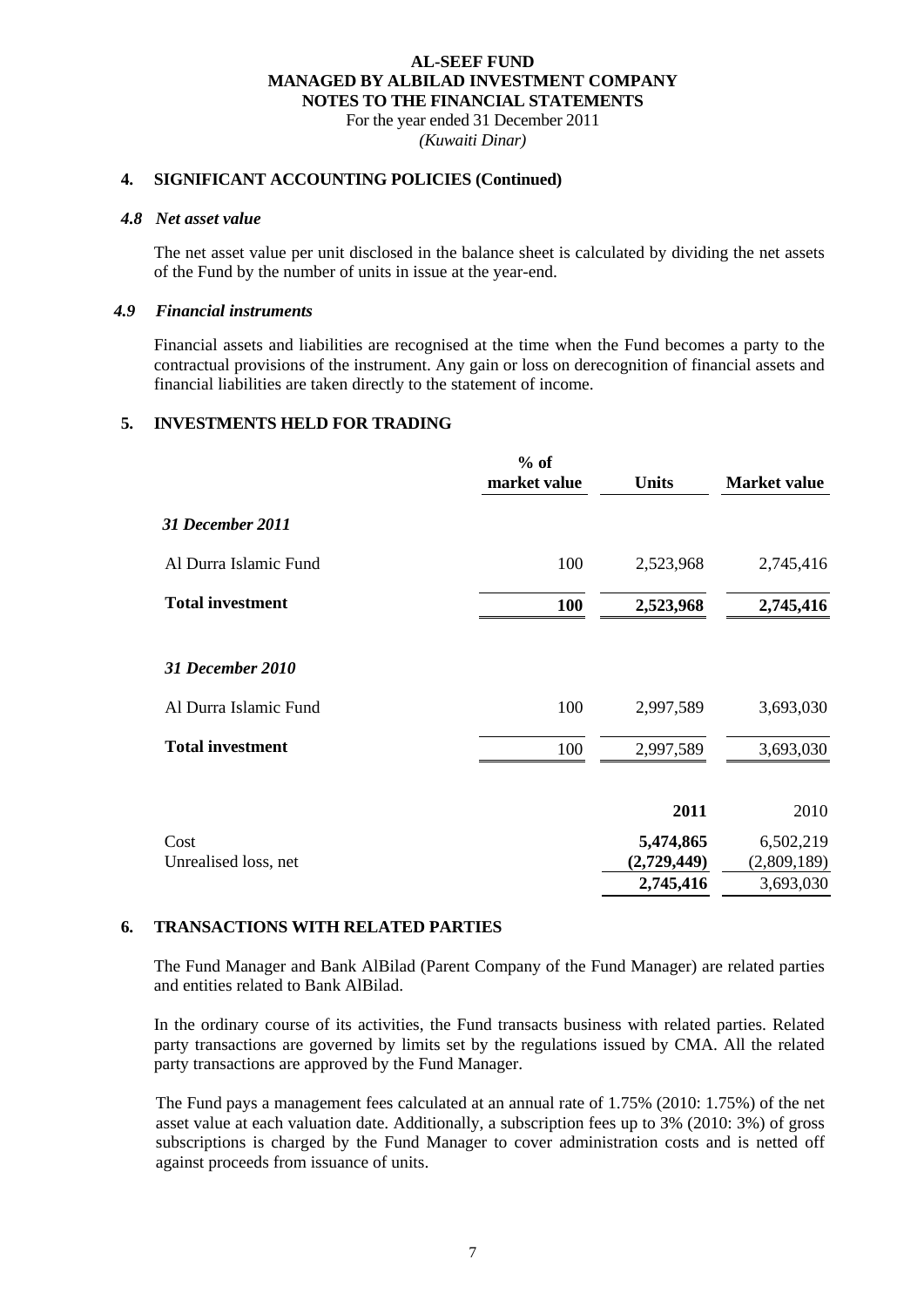For the year ended 31 December 2011 *(Kuwaiti Dinar)*

#### **6. TRANSACTIONS WITH RELATED PARTIES (Continued)**

| Name of related               | <b>Value of transactions</b><br>during the year<br><b>Nature of</b> |        | <b>Closing balance</b> |        |           |
|-------------------------------|---------------------------------------------------------------------|--------|------------------------|--------|-----------|
| party                         | transaction                                                         | 2011   | 2010                   | 2011   | 2010      |
| AlBilad Investment<br>Company | Management<br>fees                                                  | 8,017  | 9,090                  | 1,816  | 6,938     |
|                               | Other expenses                                                      | 11,082 | 11.661                 | 2,894  | 11,661    |
| Bank AlBilad                  | Cash and cash<br>equivalents                                        | --     |                        | 30,291 | (20, 810) |

#### **7. SUBSCRIPTION AND REDEMPTION OF UNITS**

Units of the Fund are made available for purchase only in the Kingdom of Saudi Arabia at the Bank AlBilad branches by natural and corporate persons. The net asset value of the Fund is determined on every Sunday ("Valuation Day"). The net asset value of the Fund for the purpose of purchase or sale of units is determined by dividing the net value of assets (fair value of fund assets minus fund liabilities) by the total number of outstanding units on the relevant valuation day.

#### **8. FINANCIAL INSTRUMENTS AND RISK MANAGEMENT**

The objective of the Funds is to safeguard the Fund's ability to continue as a going concern so that it can continue to provide optimum returns to its unit holders and to ensure reasonable safety to unit holders.

The Fund manages its investment portfolio and other assets by monitoring the return on net assets and makes adjustments to its investment policy in the light of changes in market conditions. The capital available is dependent upon the issuance and redemption of units.

The Fund maintains position in financial instrument as dictated by its investment policy. All investments are "held for trading" investments. The Fund is exposed to credit risk, equity price risk, liquidity risk and currency risk.

#### *8.1 Credit risk*

Credit risk is a risk that one party to a financial instrument will fail to discharge an obligation and cause the other party to incur a financial loss. The Fund is exposed to the credit risk as investment in the underlying fund may not be able to discharge its obligation. The Fund has always been able to redeem its investments in the underlying fund on time during the year. The Fund Manager believes that credit risk is minimal as underlying fund has made investments in quoted securities.